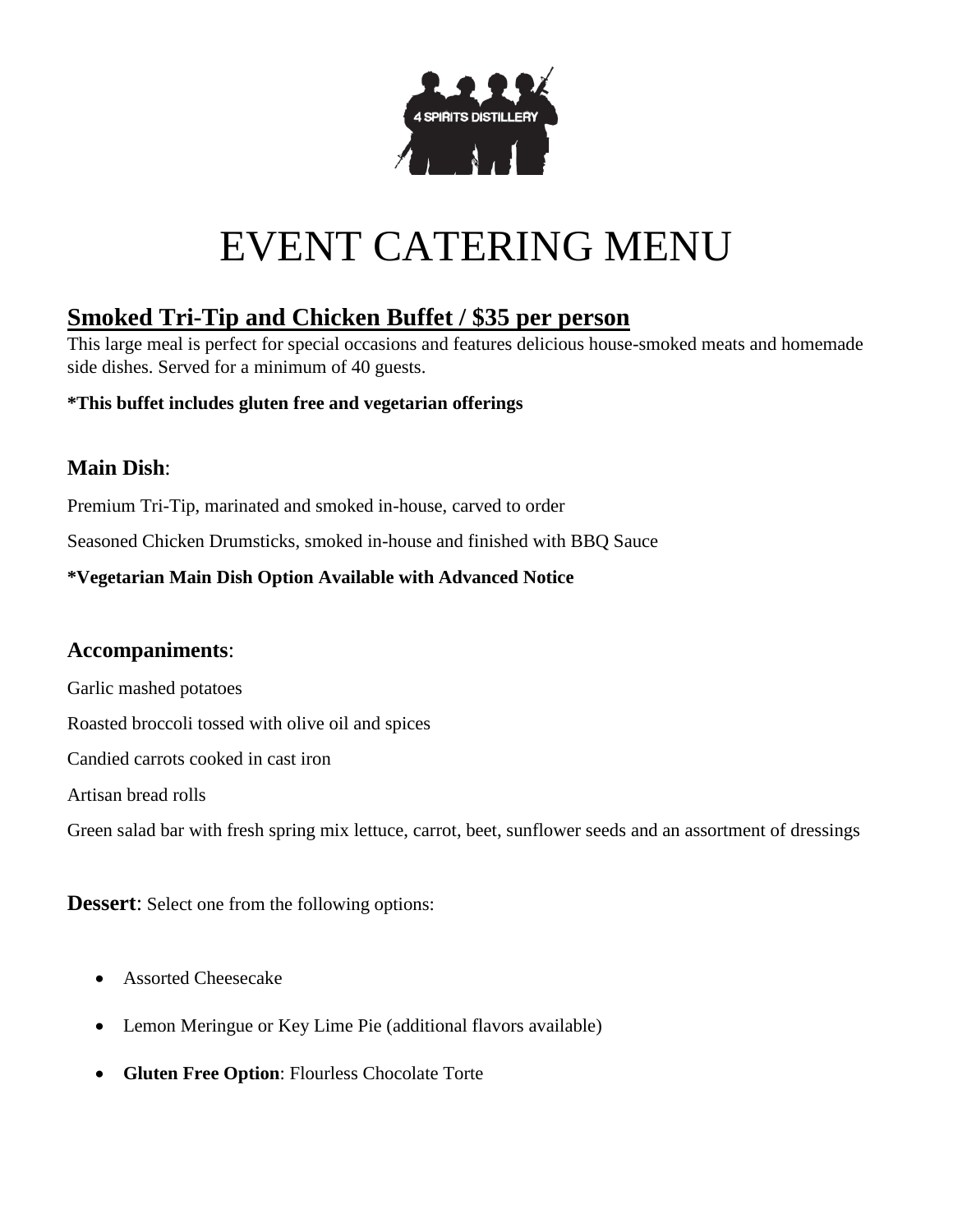# **Deluxe Sandwich Buffet / \$20 per person**

This buffet is perfect for many occasions, and features two of our most popular entrée sandwiches, served hot with all of the fixings. Served for a minimum of 30 guests.

#### **\*Vegetarian and Gluten Free Options Available with Advanced Notice**

## **Main Dish**:

Guests enjoy two hot sandwich options: Smoked Chicken or Sliced Roast Beef in Au Jus. Served with toasted Brioche and Telera rolls, and a selection of toppings including garlic-basil aioli and horseradish sauces, pickled slaw, Italian-style pico, cheeses, and fresh spring mix lettuce.

## **Accompaniments**:

Your choice of house-made Northwest Potato Salad **or** Mediterranean-style Pasta Salad

**Green Salad Bar:** fresh spring mix lettuce, carrot, beet, toasted sunflower seeds and an assortment of dressings

**Dessert**: Assortment of cookies or brownies (group choice)

## **Greet and Graze Buffet/ \$18 per person**

The perfect fit for a happy hour party or social event! This buffet includes three gourmet appetizer platters that offer a wide variety of finger foods. Served for a minimum of 30 guests.

#### **\*This buffet includes gluten free and vegetarian offerings**

## **Appetizers Include:**

**Seasonal Charcuterie Sandwich Platter:** A large variety of specialty meats and cheeses, artisan breads, crackers, gourmet condiments and an assortment of seasonal accompaniments.

**Hummus and Artichoke Dip Platter:** Includes a variety of fresh veggies, sliced baguette, pickled onions, and olives, served with two house-made dips.

**Fresh Fruit Platter:** Includes an array of fresh, seasonal fruit and berries.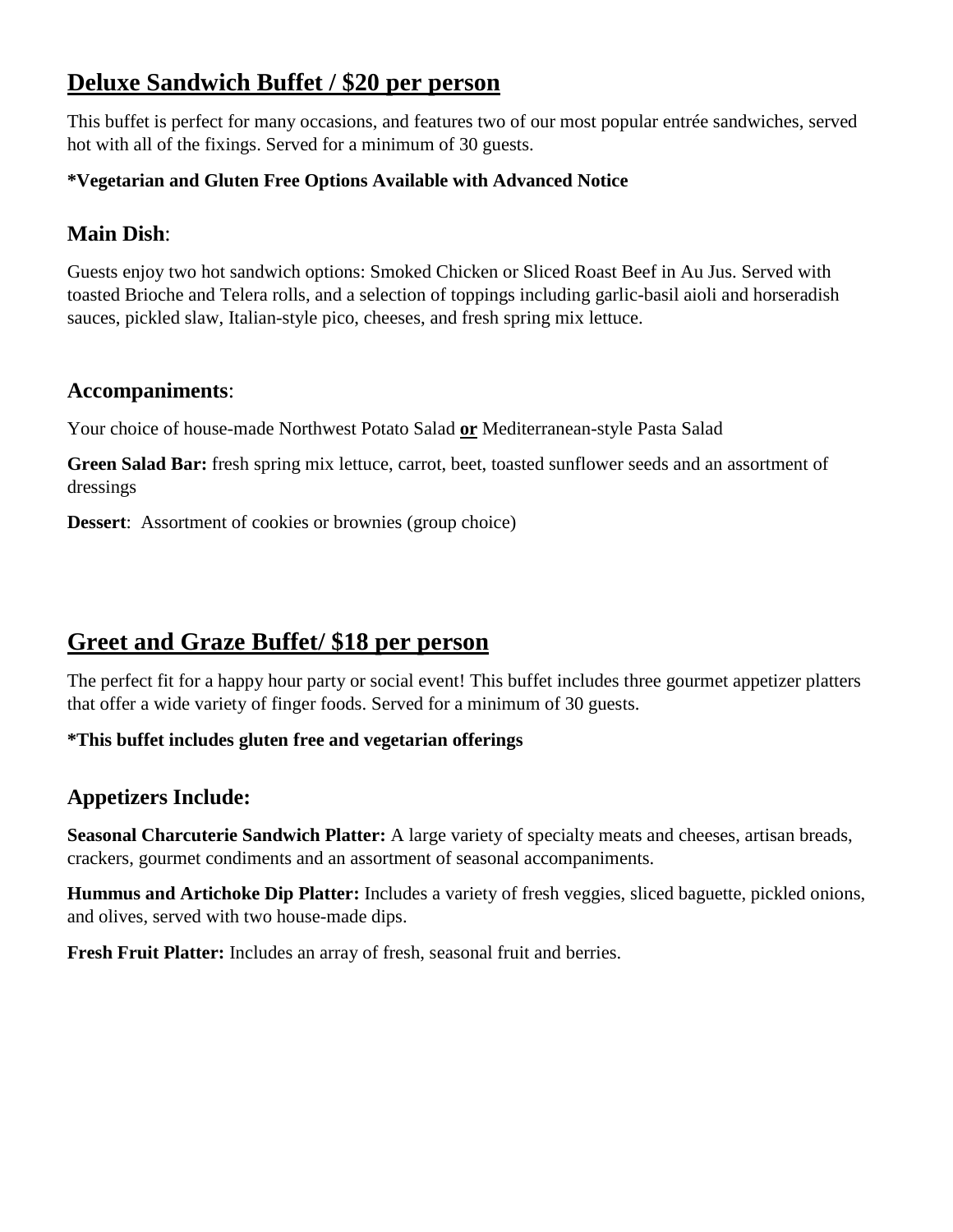# **A la Carte Appetizer Trays:**

*Trays are available in three sizes to meet your needs: Small serves approximately (25) guests, medium serves approximately (60) guests, large serves approximately (100) Guests* 

**Hummus and Artichoke Dip Tray:** Includes a variety of fresh veggies, sliced baguette, pickled onions, and olives, served with two house-made dips.

#### **\$90 /\$210 /\$340**

**Vegetable Tray:** Large array of fresh and pickled vegetables served with Ranch and Blue Cheese dipping sauces.

**\$80 /\$190 /\$300**

**Fresh Fruit and Nut Platter:** Includes an array of fresh, seasonal fruit, berries and gourmet nuts.

**\$90 /\$210 /\$340**

**Artisan Cheese Platter:** Large selection of gourmet cheeses, crackers and olives.

#### **\$120 /\$250 /\$375**

**Meat and Cheese Platter:** Large selection of artisan cheeses and meats, olives, assorted crackers and breads, and a variety of condiments.

**\$140/ \$275 / \$390**

**Slider Platter:** Choose from the following slider options: Italian, Veggie, Chicken Pesto or Beef**.** 

**\$140 per tray of 50 Sliders. Limit two trays per party.** 

## **Private Bar Service for Groups:**

4 Spirits Distillery hosts a variety of private bar set up styles for groups and events. Tastings are always offered to guests as a special perk of hosting your event at our distillery!

**Full Bar:** (beer, wine and cocktails)

**Limited Bar:** (beer and wine only or with limited, signature cocktails)

Private Bar set up in our event space requires a minimum of 30 guests, and a minimum purchase of \$250. We do not charge a set up or bartending fee.